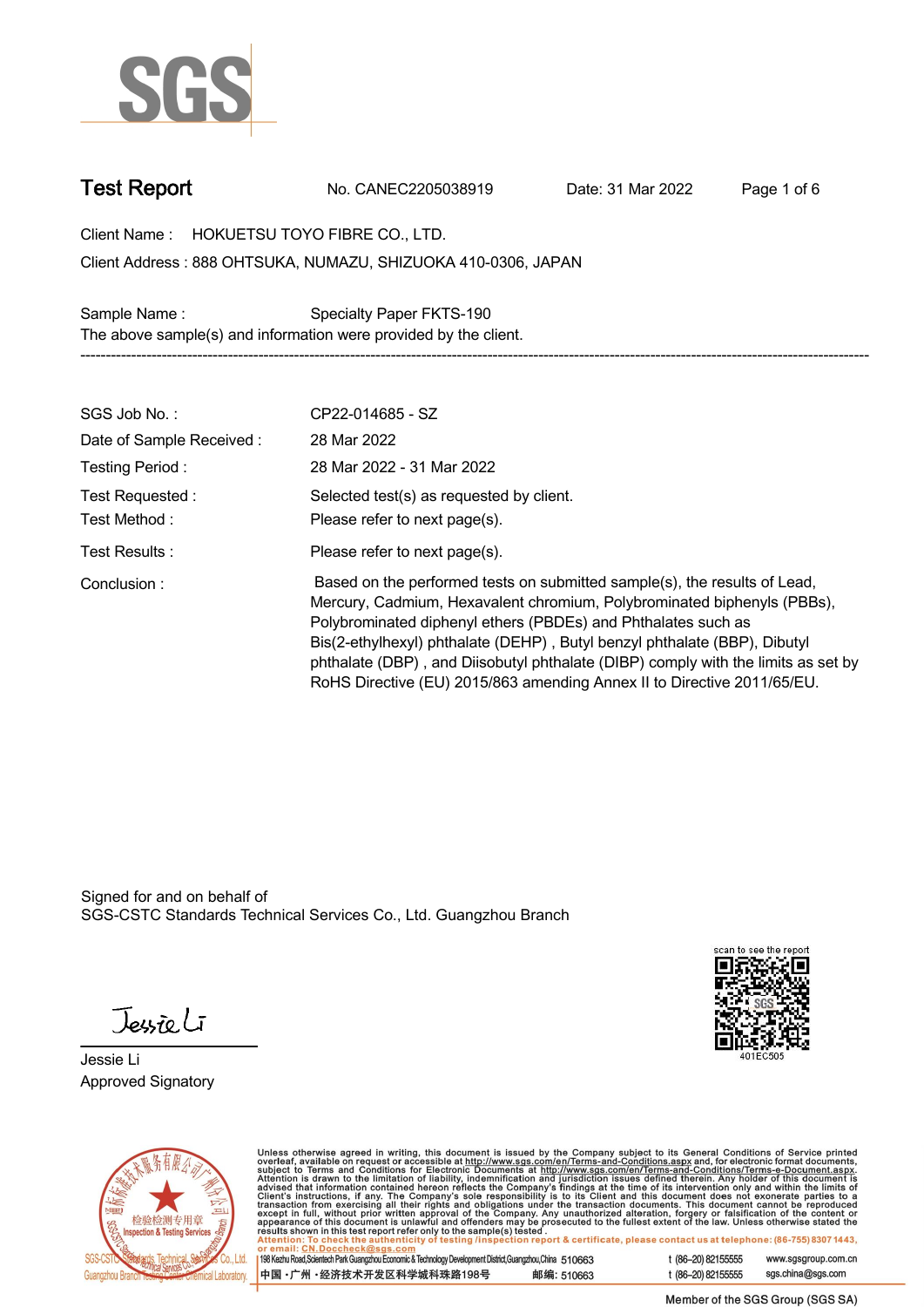

**Test Report. No. CANEC2205038919 . Date: 31 Mar 2022 . Page 2 of 6.**

**Test Results :.**

**Test Part Description : .**

| Specimen No.    | SGS Sample ID    | <b>Description</b> |  |
|-----------------|------------------|--------------------|--|
| SN <sub>1</sub> | CAN22-050389.019 | Brown paper        |  |

- **Remarks :.(1) 1 mg/kg = 1 ppm = 0.0001% .**
	- **(2) MDL = Method Detection Limit .**
	- **(3) ND = Not Detected ( < MDL ) .**
	- **(4) "-" = Not Regulated .**

## **RoHS Directive (EU) 2015/863 amending Annex II to Directive 2011/65/EU.**

**Test Method :. With reference to IEC 62321-4:2013+A1:2017, IEC 62321-5:2013, IEC 62321-7-2:2017 , IEC 62321-6:2015 and IEC 62321-8:2017, analyzed by ICP-OES , UV-Vis and GC-MS . .**

| Test Item(s)               | <b>Limit</b> | <u>Unit</u> | <b>MDL</b>                   | <u>019</u> |
|----------------------------|--------------|-------------|------------------------------|------------|
| Cadmium (Cd)               | 100          | mg/kg       | $\overline{2}$               | <b>ND</b>  |
| Lead (Pb)                  | 1,000        | mg/kg       | $\overline{2}$               | <b>ND</b>  |
| Mercury (Hg)               | 1,000        | mg/kg       | $\overline{2}$               | <b>ND</b>  |
| Hexavalent Chromium (CrVI) | 1,000        | mg/kg       | 8                            | <b>ND</b>  |
| Sum of PBBs                | 1,000        | mg/kg       | $\overline{\phantom{0}}$     | <b>ND</b>  |
| Monobromobiphenyl          |              | mg/kg       | 5                            | <b>ND</b>  |
| Dibromobiphenyl            | -            | mg/kg       | 5                            | <b>ND</b>  |
| Tribromobiphenyl           | -            | mg/kg       | 5                            | <b>ND</b>  |
| Tetrabromobiphenyl         |              | mg/kg       | 5                            | <b>ND</b>  |
| Pentabromobiphenyl         | -            | mg/kg       | 5                            | <b>ND</b>  |
| Hexabromobiphenyl          |              | mg/kg       | 5                            | <b>ND</b>  |
| Heptabromobiphenyl         |              | mg/kg       | 5                            | <b>ND</b>  |
| Octabromobiphenyl          | -            | mg/kg       | 5                            | <b>ND</b>  |
| Nonabromobiphenyl          |              | mg/kg       | 5                            | <b>ND</b>  |
| Decabromobiphenyl          |              | mg/kg       | 5                            | <b>ND</b>  |
| Sum of PBDEs               | 1,000        | mg/kg       | $\qquad \qquad \blacksquare$ | <b>ND</b>  |
| Monobromodiphenyl ether    |              | mg/kg       | 5                            | <b>ND</b>  |
| Dibromodiphenyl ether      |              | mg/kg       | 5                            | <b>ND</b>  |
| Tribromodiphenyl ether     | -            | mg/kg       | 5                            | <b>ND</b>  |
| Tetrabromodiphenyl ether   |              | mg/kg       | 5                            | <b>ND</b>  |
| Pentabromodiphenyl ether   |              | mg/kg       | 5                            | <b>ND</b>  |



Unless otherwise agreed in writing, this document is issued by the Company subject to its General Conditions of Service printed overleaf, available on request or accessible at http://www.sgs.com/en/Terms-and-Conditions.as

| or email: CN.DOCCHECK@sgs.com                                                                              |            |                    |                     |
|------------------------------------------------------------------------------------------------------------|------------|--------------------|---------------------|
| 198 Kezhu Road,Scientech Park Guangzhou Economic & Technology Development District,Guangzhou,China 51 0663 |            | t (86-20) 82155555 | www.sgsgroup.com.cl |
| ┃中国 •广州 •经济技术开发区科学城科珠路198号 ↓                                                                               | 邮编: 510663 | t (86-20) 82155555 | sgs.china@sgs.com   |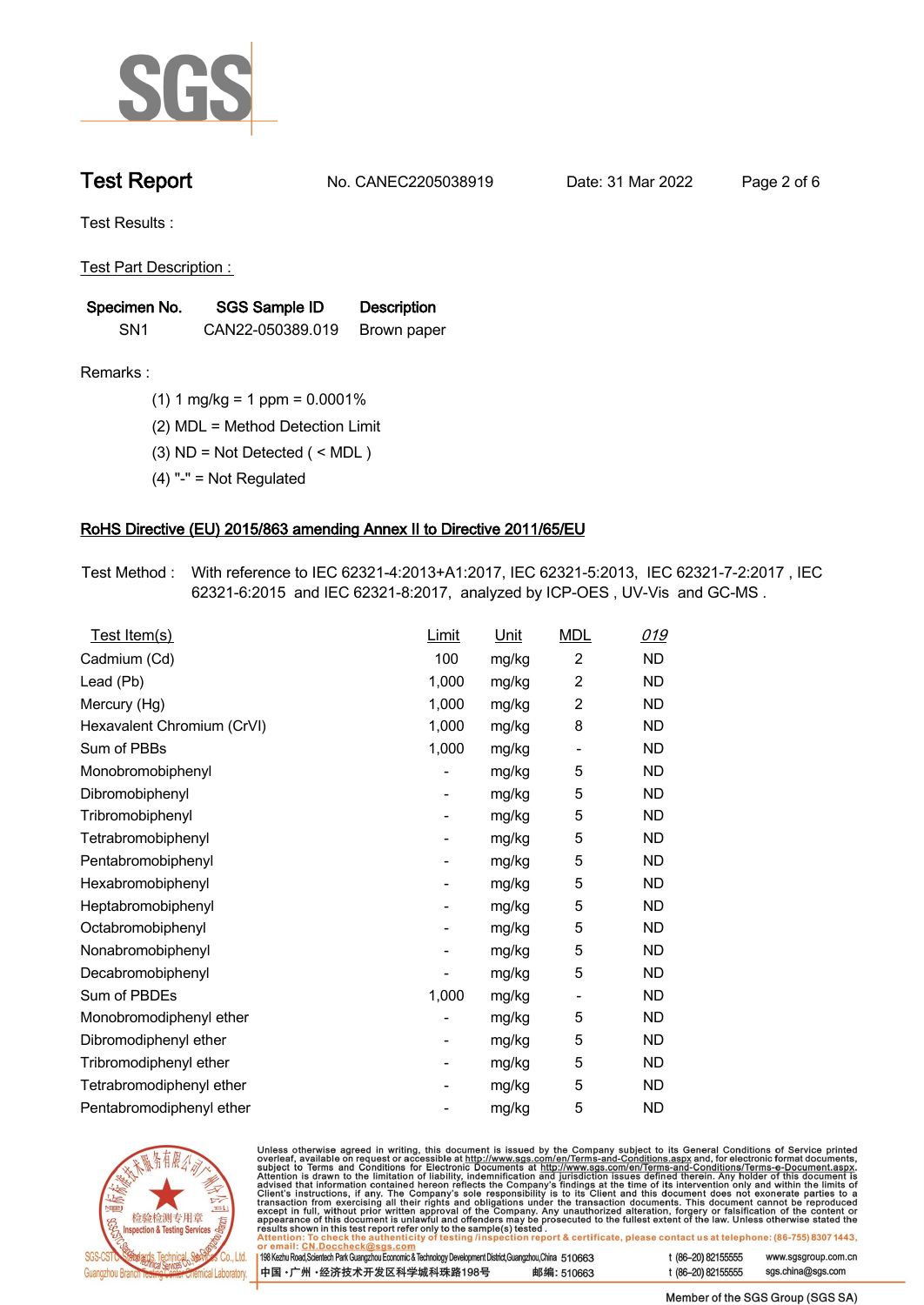

| <b>Test Report</b>                  | No. CANEC2205038919      |       |            | Date: 31 Mar 2022 | Page 3 of 6 |
|-------------------------------------|--------------------------|-------|------------|-------------------|-------------|
| Test Item(s)                        | Limit                    | Unit  | <b>MDL</b> | <u>019</u>        |             |
| Hexabromodiphenyl ether             | Ξ.                       | mg/kg | 5          | <b>ND</b>         |             |
| Heptabromodiphenyl ether            | -                        | mg/kg | 5          | <b>ND</b>         |             |
| Octabromodiphenyl ether             | -                        | mg/kg | 5          | <b>ND</b>         |             |
| Nonabromodiphenyl ether             | $\overline{\phantom{a}}$ | mg/kg | 5          | <b>ND</b>         |             |
| Decabromodiphenyl ether             | ٠                        | mg/kg | 5          | <b>ND</b>         |             |
| Dibutyl phthalate (DBP)             | 1.000                    | mg/kg | 50         | ND                |             |
| Butyl benzyl phthalate (BBP)        | 1.000                    | mg/kg | 50         | ND                |             |
| Bis (2-ethylhexyl) phthalate (DEHP) | 1.000                    | mg/kg | 50         | <b>ND</b>         |             |
| Diisobutyl Phthalates (DIBP)        | 1.000                    | mg/kg | 50         | <b>ND</b>         |             |

### **Notes :.**

**(1) The maximum permissible limit is quoted from RoHS Directive (EU) 2015/863.**

**(2) IEC 62321 series is equivalent to EN 62321 series**

**https://www.cenelec.eu/dyn/www/f?p=104:30:1742232870351101::::FSP\_ORG\_ID,FSP\_LANG\_ID:12586 37,25**

**(3) The restriction of DEHP, BBP, DBP and DIBP shall apply to medical devices, including in vitro medical devices, and monitoring and control instruments, including industrial monitoring and control instruments, from 22 July 2021..**



Unless otherwise agreed in writing, this document is issued by the Company subject to its General Conditions of Service printed<br>overleaf, available on request or accessible at http://www.sgs.com/en/Terms-and-Conditions.as

| 198 Kezhu Road,Scientech Park Guangzhou Economic & Technology Development District,Guangzhou,China 510663 |            |  |
|-----------------------------------------------------------------------------------------------------------|------------|--|
| 中国 ·广州 ·经济技术开发区科学城科珠路198号                                                                                 | 邮编: 510663 |  |

www.sgsgroup.com.cn

t (86-20) 82155555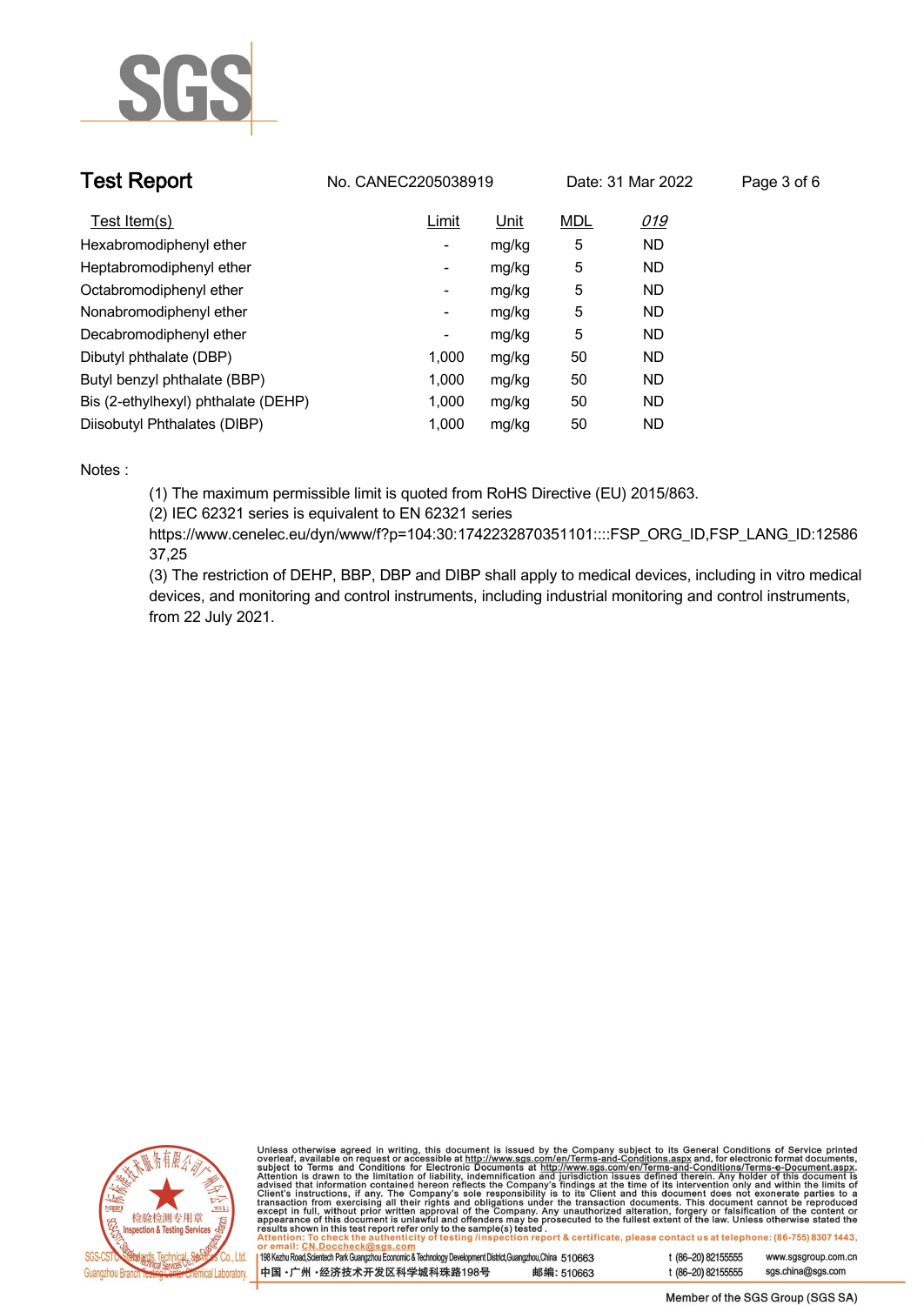

**Test Report. No. CANEC2205038919 . Date: 31 Mar 2022 . Page 4 of 6.**

## **ATTACHMENTS Pb/Cd/Hg/Cr6+/PBBs/PBDEs Testing Flow Chart**

**1) These samples were dissolved totally by pre -conditioning method according to below flow chart. (Cr6+ and PBBs/PBDEs test method excluded ).**





Unless otherwise agreed in writing, this document is issued by the Company subject to its General Conditions of Service printed<br>overleaf, available on request or accessible at http://www.sgs.com/en/Terms-and-Conditions.as

| 198 Kezhu Road,Scientech Park Guangzhou Economic & Technology Development District,Guangzhou,China 510663 |            |
|-----------------------------------------------------------------------------------------------------------|------------|
| 中国 •广州 •经济技术开发区科学城科珠路198号                                                                                 | 邮编: 510663 |

t (86-20) 82155555 www.sgsgroup.com.cn t (86-20) 82155555 sas.china@sas.com

Member of the SGS Group (SGS SA)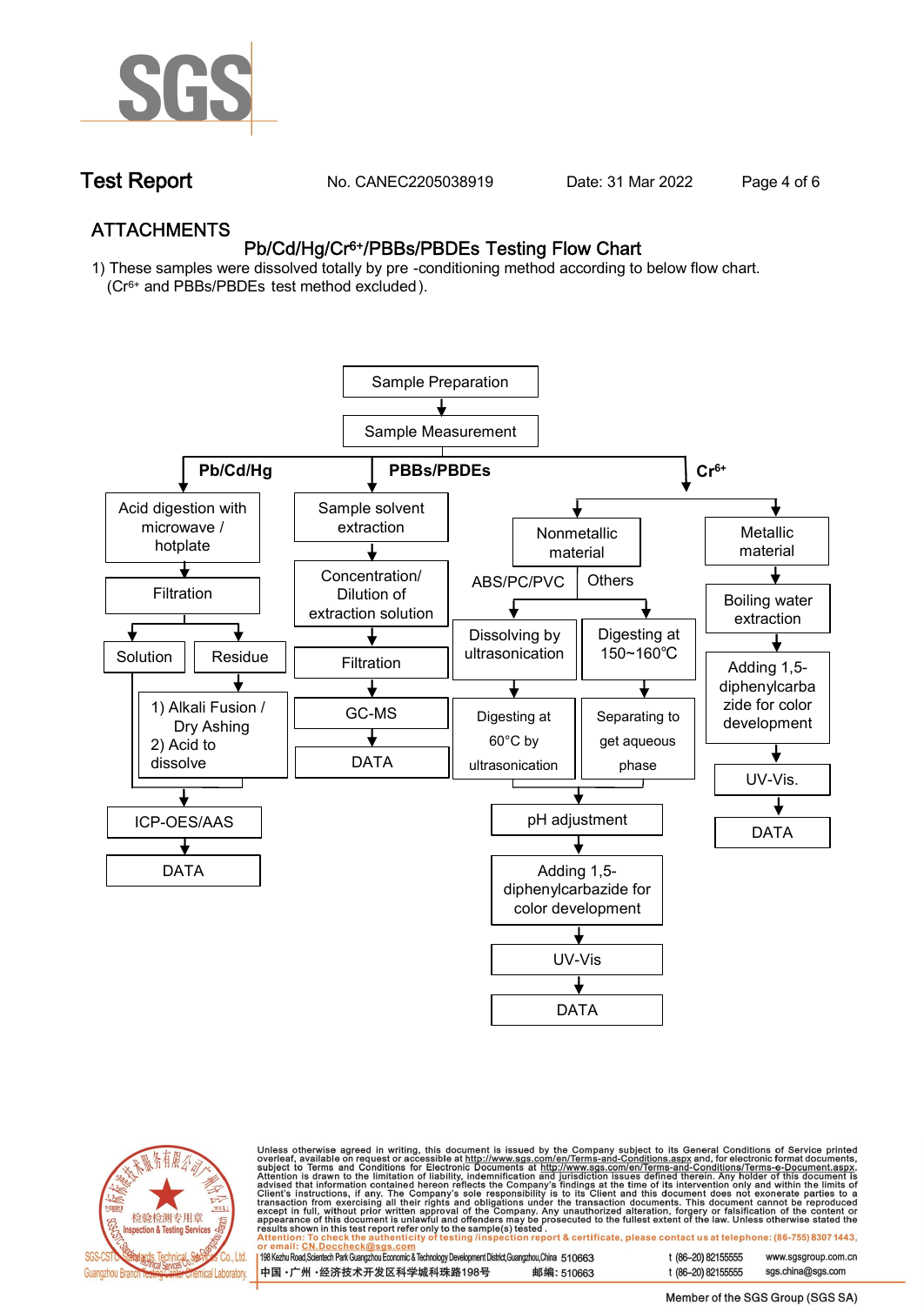

**Test Report. No. CANEC2205038919 . Date: 31 Mar 2022 . Page 5 of 6.**

# **ATTACHMENTS Phthalates Testing Flow Chart**





Unless otherwise agreed in writing, this document is issued by the Company subject to its General Conditions of Service printed overleaf, available on request or accessible at http://www.sgs.com/en/Terms-and-Conditions.as

| or email: CN.Doccheck@sus.com                                                                             |            |  |
|-----------------------------------------------------------------------------------------------------------|------------|--|
| 198 Kezhu Road,Scientech Park Guangzhou Economic & Technology Development District,Guangzhou,China 510663 |            |  |
|                                                                                                           |            |  |
|                                                                                                           |            |  |
| 中国 •广州 •经济技术开发区科学城科珠路198号                                                                                 | 邮编: 510663 |  |
|                                                                                                           |            |  |

t (86-20) 82155555 www.sgsgroup.com.cn t (86-20) 82155555 sgs.china@sgs.com